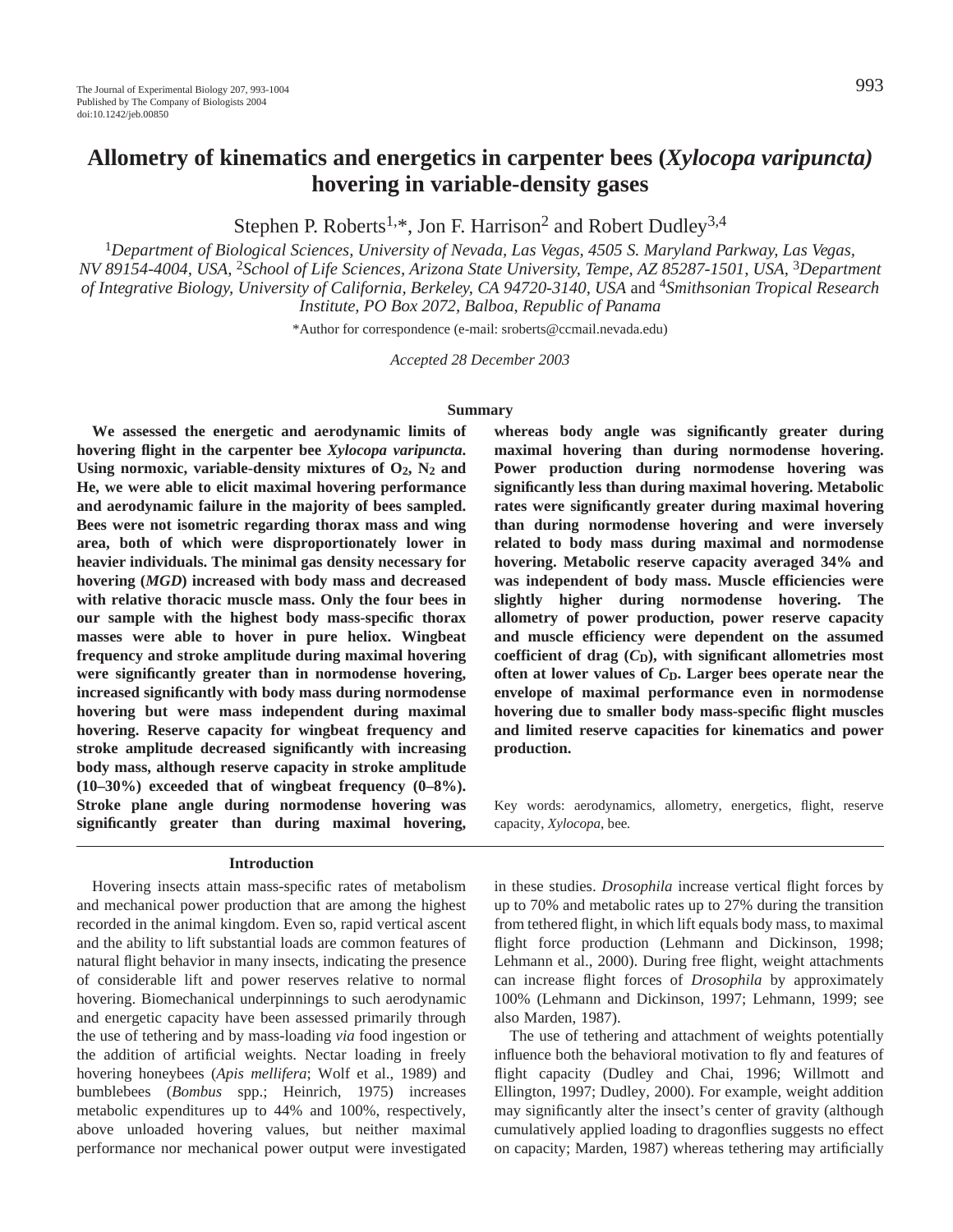constrain body orientation to non-preferred angles. Some of these issues can be circumvented by use of normoxic but hypodense gas mixtures to elicit increases in lift and power. Orchid bees (*Eulaema* sp. and *Euglossa* spp.) are capable of hovering in normoxic heliox (density of  $0.41 \text{ kg m}^{-3}$ ) and increase power production by ~45% relative to flight in normal air (Dudley, 1995). By contrast, ruby-throated hummingbirds  $(Archilocus \, \, \text{columns}; \, \, \text{mass of} \, \, 3-4 \, \, \text{g})$  hovering in normoxic helium/nitrogen mixtures exhibit aerodynamic failure at densities intermediate to those of normodense air and heliox  $(0.50-0.79 \text{ kg m}^{-3})$ , depending on lipid loading and molt condition; Chai and Dudley, 1995, 1996, 1999; Chai et al., 1996; Chai, 1997). In this group, metabolic and aerodynamic power reserves relative to hovering in normal conditions average 36% and 25%, respectively. Both orchid bees and hummingbirds increase stroke amplitude in response to hypodense challenge, although complementary changes in angle of attack and wing rotation speed at the ends of halfstrokes await testing *via* high-speed video analysis. The general nature of modulatory responses to flight in hypodense air is not clear, however, given that only two volant taxa have been studied to date.

Here, we examine the hovering flight of carpenter bees (*Xylocopa varipuncta*) in variable-density but normoxic gas mixtures (Dudley and Chai, 1996) to assess aerodynamic and metabolic limits to flight performance. We chose *Xylocopa* to assess maximal hovering performance because their basic flight physiology is well understood (Chappell, 1982; Nicolson and Louw, 1982; Heinrich and Buchmann, 1986; King et al., 1996; Gäde de and Auerswald, 1998) and because these bees are more heavily wing loaded than orchid bees (Nicolson and Louw, 1982; Casey et al., 1985; Dudley, 1995). Hovering capacity in hypodense air is inversely proportional to wing loading (e.g. Chai et al., 1996), and *Xylocopa* is thus more likely than orchid bees to fail at low gas densities that are experimentally feasible. Carpenter bees also exhibit a wide range of body masses intraspecifically, which enables allometric analysis of limits to flight performance without untoward complications of phylogenetic variance. Also, changes in metabolism and kinematics in low-density, highthermal conductance gas mixtures should, in *Xylocopa*, reflect aerodynamic responses as opposed to thermoregulatory responses. The latter might be expected by species, such as honeybees (Harrison et al., 1996; Roberts and Harrison, 1999) and various *Centris* spp (Spangler and Buchmann, 1991; Roberts et al., 1998), that thermoregulate during hovering flight by varying kinematics and metabolic heat production. However, because *Xylocopa* hovering flight metabolism is independent of air temperature between 22°C and 38°C (Chappell, 1982; Nicolson and Louw, 1982), increases in *Xylocopa* metabolism/kinematic performance in hypodense gases should not be confounded by an aerodynamically mediated thermoregulatory response as described above. Finally, oxygen diffusivity is inversely proportional to gas density, and thus tracheal diffusion is substantially enhanced in  $O_2/N_2$ /He mixtures. It is extremely unlikely that  $O_2$  diffusion

would limit kinematic and metabolic performance during flight in hypodense gas mixtures (Dudley and Chai, 1996). Flight of *Xylocopa* in variable-density gases thus offers an excellent opportunity to assess the allometry, kinematics and energetics of maximal hovering flight performance.

# **Materials and methods**

### *Flight kinematics and morphological variables*

Individual *Xylocopa varipuncta* Patton females were netted as they flew in the Life Science Courtyard of Arizona State University, Tempe, AZ, USA. Immediately after capture, individuals were transferred to the laboratory and were placed in a  $30 \text{ cm} \times 30 \text{ cm} \times 30 \text{ cm}$  lucite flight chamber fitted at opposite ends with eight evenly spaced inlet and outlet ports for gas perfusion. A 2 cm-wide layer of packed glass wool was positioned in the chamber just downstream from the inlet ports to provide even airflow through the flight chamber, which was housed in an environmental room maintained at 25±0.5°C. Wingbeat kinematics of hovering bees were obtained using the protocols of Dudley (1995). Briefly, a video camera (Panasonic AG456) positioned above the chamber recorded horizontal projections of wingbeat kinematics, whereas lateral views of the hovering insect were simultaneously filmed from reflections in a mirror positioned at 45° to one face of the chamber. Wingbeat frequencies were recorded acoustically with a microphone located within the flight chamber; microphone output was recorded on the audio track of the videotape.

Each bee was exposed, in random but non-repeating order, to six variable-density gas mixtures ranging in density from 0.41 kg m<sup>-3</sup> to 1.21 kg m<sup>-3</sup> (Table 1), the latter value corresponding to normodense air. Canisters of pure O2, N2 and He were used with calibrated flow rotameters to generate experimental gas mixtures and subsequently to flush the flight chamber at a rate of 60  $1 \text{ min}^{-1}$  (STP). This gas infusion yielded an approximate mean flow velocity of  $0.01 \text{ m s}^{-1}$  through the chamber. Individual bees were flown within each gas mixture for 3 min. If bees landed, they were immediately persuaded to fly or attempt flight by chasing them with a small magnet on the bottom of the chamber that could be moved using a magnetic wand moved around the external surface of the chamber floor. Bees that landed on the sides of the chamber

Table 1. *Variable-density gas mixtures presented in random order to* Xylocopa varipuncta *females*

| Gas     |        |                  |        | Density              |  |
|---------|--------|------------------|--------|----------------------|--|
| mixture | % $O2$ | % N <sub>2</sub> | $%$ He | $(\text{kg m}^{-3})$ |  |
|         | 21     | 79.0             | 0.0    | 1.21                 |  |
| 2       | 21     | 63.2             | 15.8   | 1.04                 |  |
| 3       | 21     | 47.4             | 31.6   | 0.88                 |  |
| 4       | 21     | 31.6             | 47.4   | 0.72                 |  |
| 5       | 21     | 15.8             | 63.2   | 0.57                 |  |
| 6       | 21     | 0.0              | 79.0   | 0.41                 |  |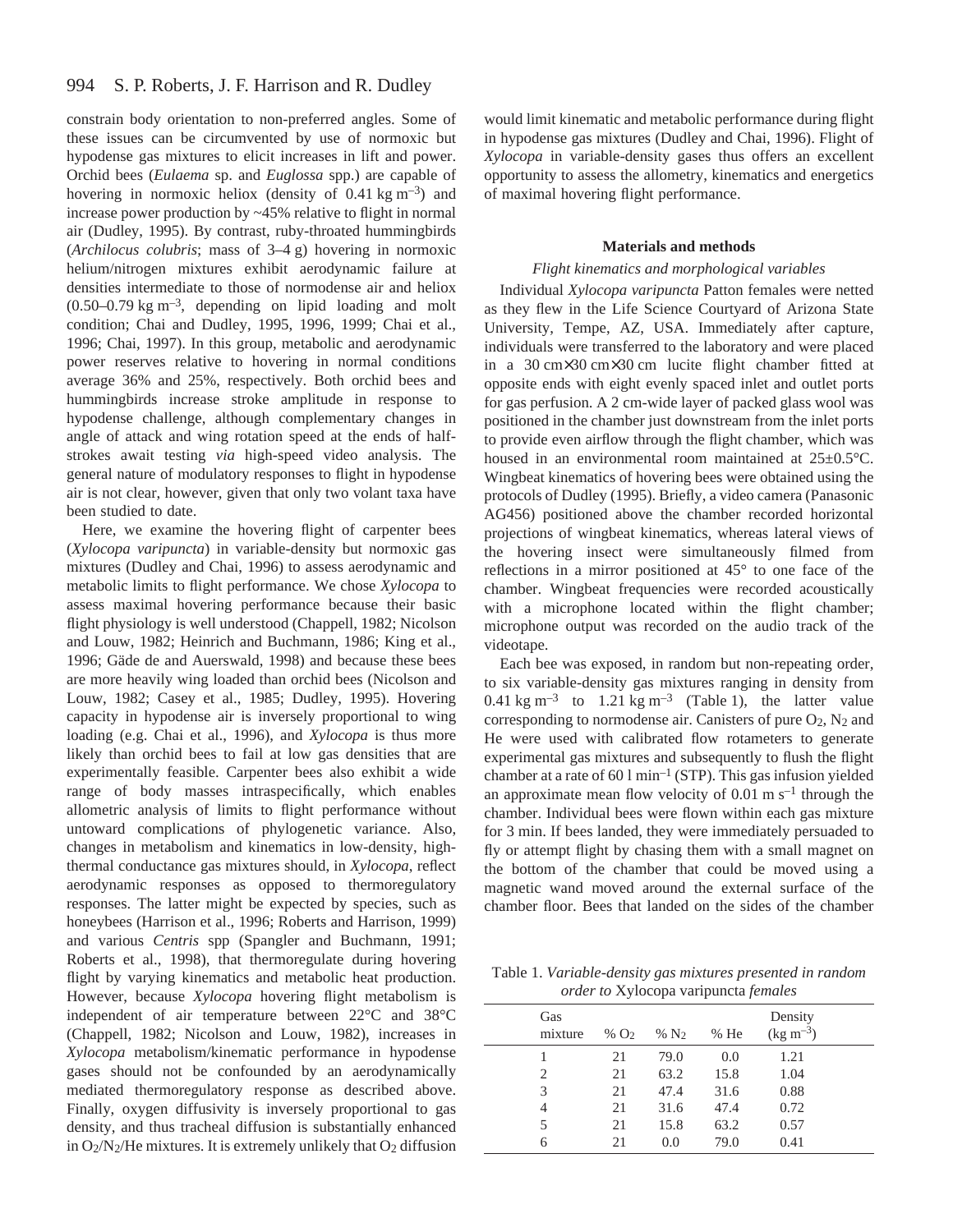were immediately persuaded to fly or attempt flight by tapping on the external surface of the chamber. The kinematic analysis was limited to data from flight bouts within the last 2 min of exposure to both normal air and the minimal gas density necessary for hovering. Aerodynamic failure was defined as the inability of an individual to ascend two or more body lengths from the chamber floor and then hover for at least 2 s. Dynamic viscosities of gas mixtures were calculated using the formulae of Reid et al. (1987).

Wingbeat kinematic parameters were determined from frame-by-frame video playbacks using a Panasonic AG1980 video player and NIH Image software and included the stroke amplitude (Φ), stroke plane angle (β) relative to the horizontal, and body angle  $(\chi)$  relative to the horizontal (definitions follow Ellington, 1984c). Acoustic recordings of wingbeat frequency (*f*) were analyzed using SoundEdit software for Macintosh (see Roberts et al., 1998). Within each gas mixture, mean values of kinematic variables were determined from three separate measurements. Each estimate of wingbeat frequency was determined from a sequence containing 10–20 clearly distinguishable, uninterrupted wingbeats, for which the mean wingbeat frequency was determined by dividing the number of wingbeats in the sequence by the sequence duration. Only those sequences in which the insect exhibited controlled, unaccelerated flight two or more body lengths (or at least 60 mm) above the floor and away from the walls and ceiling of the flight chamber were used for analysis, so as to minimize the possibility of underestimating power due to the boundary effect – when vortices become 'trapped' between the flyer and nearby surfaces (Raynor and Thomas, 1991). Ascending, descending or maneuvering flight was ignored.

Morphological parameters for use in aerodynamic calculations were determined for each insect (Ellington, 1984b) and included body mass  $(M_b)$ , relative wing mass  $(M_w)$ for both wing pairs (expressed as a fraction of body mass), wing length (*R*), total wing area (*S*; the area of both wing pairs), body length, thoracic mass and thoracic muscle mass. Thoracic muscle mass was determined indirectly by cutting the thorax (shorn of legs) in half and removing trace non-muscular features such as fats and components of the digestive tract. The two thoracic halves were weighed and then soaked in  $0.5$  mol  $l<sup>-1</sup>$  NaOH for 24 h. The cuticular residue was weighed after digestion of the muscle tissue. Relative thoracic muscle mass ( $M<sub>muscle</sub>$ ) was expressed as a fraction of total body mass. Wing loading  $(p_w=M_bg/S,$  where *g* is gravitational acceleration) and wing aspect ratio (*AR*=4*R2*/*S*) were calculated for each bee. Non-dimensional radii for moments of wing mass, virtual mass and wing area were determined following standard methods (see Ellington, 1984b).

#### *Lift and power requirements*

Lift and power output during normal and maximal hovering flight were calculated using the aforementioned kinematic and morphological data and the aerodynamic model of Ellington (1984a–f). Mean lift coefficients (*C*L) were calculated according to Ellington (1984f) such that vertical force

production averaged over the wingbeat period equaled body weight. Mechanical power requirements were estimated by evaluating individual components of profile ( $P_{\text{pro}}$ ) and induced (*P*ind) power requirements. Taxa with asynchronous flight muscle, such as bees, are likely to store kinetic energy elastically during the deceleration phase of the wing stroke, so that inertial power requirements are probably negligible (see Ellington, 1984f; Dickinson and Lighton, 1995). Therefore, total power output  $(P_{\text{mech}})$  for a flight sequence was calculated for the cases of perfect elastic storage of wing inertial energy and corresponds to the aerodynamic power requirements alone (=*P*pro+*P*ind; see Ellington, 1984f). Recent studies (Dickinson et al., 1999; Sane and Dickinson, 2001; Usherwood and Ellington, 2002) have experimentally measured unsteady drag coefficients  $(C_D)$  and demonstrate unequivocally that flow separation and leading edge vortices yield much higher drag than previously realized. Usherwood and Ellington (2002) studied continuously revolving bumblebee wing planforms at Reynolds numbers similar to those of hovering *Xylocopa* and showed that Reynolds number and aspect ratio, together with wing shape, yield small effects on drag relative to changes in the angle of attack. We did not use high-speed photography in the present study and thus were unable to measure angle of attack or its variation with air density (although this is probably a major factor during hovering in hypodense gas). Mean *C*Ls for *Xylocopa* were 1.4–1.7. For bumblebee wing planforms, this range of *C*Ls corresponds to the beginning of the plateau for the lift:drag polar, at which point the  $C<sub>D</sub>$  is  $\sim$ 1. Sane and Dickinson (2001) demonstrate that the stroke pattern of model *Drosophila* wings that optimizes lift (where mean  $C_{L}=1.9$ ) generates a mean C<sub>D</sub> of 2.7. The Reynolds numbers are much higher in *Xylocopa*, so lift:drag ratios would in principle be higher in these large insects. Furthermore, angle of attack almost certainly changes as air density is reduced, rendering direct comparisons of calculations with a constant C<sub>D</sub> difficult to interpret. Despite these uncertainties, we have calculated power assuming *C*<sub>D</sub>s of 1 and 3 instead of  $(7/Re)^{0.5}$ , where *Re* is the mean Reynolds number of the wing chord (see Ellington, 1984f).

Metabolic power input  $(P_{input}; W kg^{-1})$  during hovering was estimated from measurements of rates of carbon dioxide production, which were determined using flow-through respirometry. Metabolic rates were analyzed only for periods identified on the videotape as being periods of active hovering. The gas excurrent from the flight chamber was subsampled and directed to a Licor 6252 carbon dioxide analyzer (Licor, Lincoln, NE, USA) calibrated with a known span gas and  $CO<sub>2</sub>$ free air. The output of the carbon dioxide analyzer was digitized and monitored online using a Sable Systems (Henderson, NV, USA) data acquisition system. Metabolic power input was calculated assuming metabolism of simple carbohydrates and a respiratory quotient of one  $(21.4~J~\mathrm{m}l^{-1}~\mathrm{CO}_2$ ; Gäde de and Auerswald, 1998). Reserve capacities for kinematic parameters, mechanical power input and metabolic power output were calculated as the ratio of the difference between maximal and normodense values to the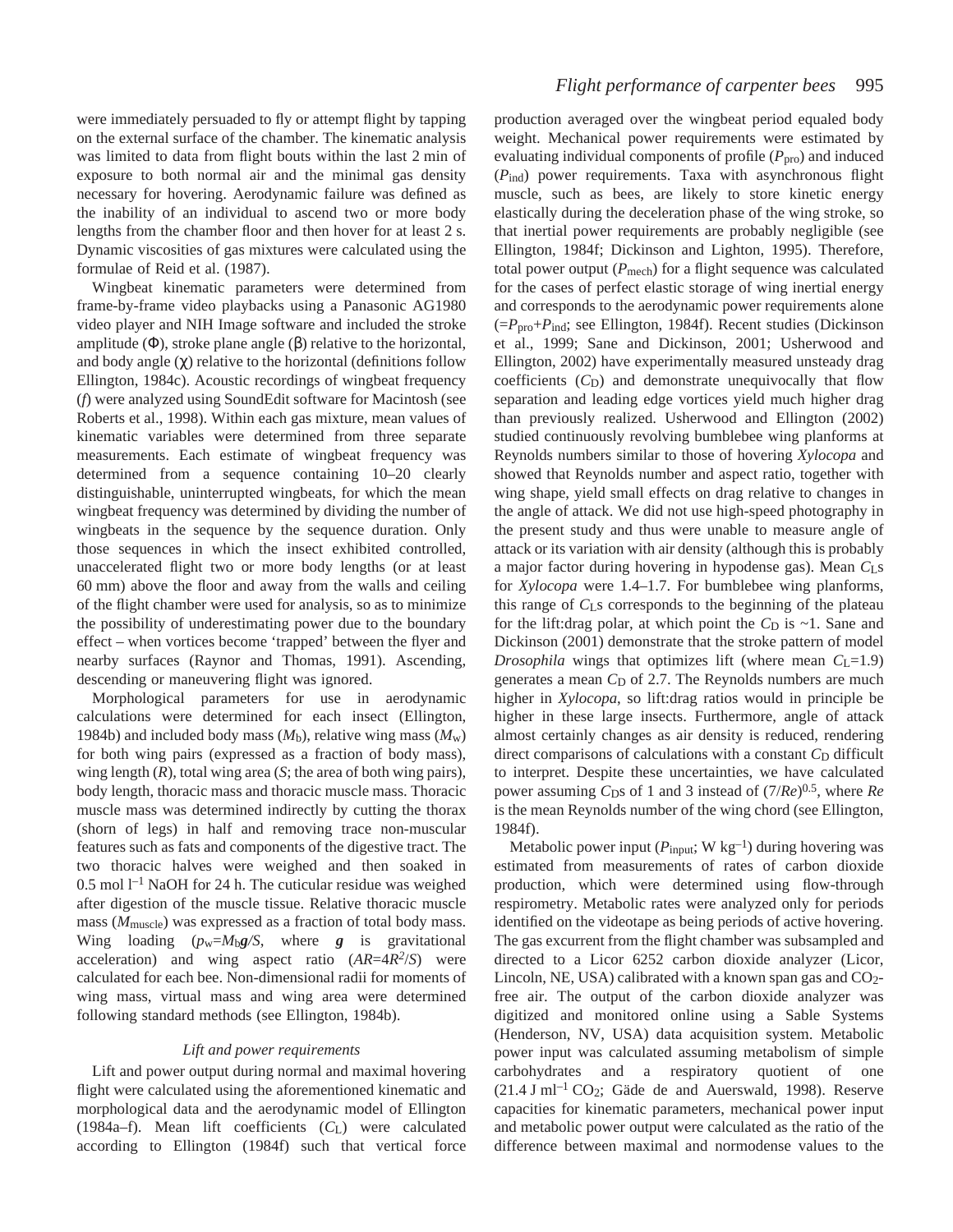



Fig. 1. Relative thoracic muscle mass ( $M_{\text{muscle}}$ ) *vs* body mass ( $M_{\text{b}}$ ) for female *Xylocopa varipuncta*. Model II regression: *M*muscle=0.682–0.411*M*b, *r*29=–0.78, *P*<0.001.

normodense value and were expressed as percentages. Values of muscle efficiency were calculated as the ratio of mechanical power output to metabolic power input and were also expressed as percentages.

#### *Thoracic temperatures*

We measured thoracic temperatures of all bees within 10 s of exposure to the final gas mixture used in each trial. The lid of the flight chamber was removed, the bee was gently restrained, and a microprobe thermocouple (diameter 0.33 mm; time constant 0.025 s) connected to a Physitemp BAT-12 thermometer (Clifton, NJ, USA) was inserted dorsally into the thorax.

#### **Results**

#### *Morphological parameters*

Body mass of *X. varipuncta* females was 0.838±0.194·g (mean  $\pm$  s.D., *N*=34) and ranged from 0.443 g to 1.223 g. Abdominal mass scaled with body mass to the power of 1.69 [model II regression, log (abdominal mass)=–0.356+1.693(log *M*b), *r*31=0.95, *P*<0.001], whereas thoracic mass scaled with body mass to the power of 0.629 [model II regression, log (thoracic mass)=–0.436+0.629(log *M*b), *r*31=0.76, *P*<0.001]. Wing loading was  $32.39 \pm 5.97$  N m<sup>-2</sup> and scaled with body mass to the power of 0.79 [model II regression, log *p*w=1.579+0.818(log *M*b), *r*31=0.96, *P*<0.001]. Relative thoracic muscle mass averaged 0.342±0.080 (*N*=31) and decreased significantly with increasing body mass (Fig. 1).

#### *Kinematics and flight performance*

The minimal gas density necessary for hovering (*MGD*) was



Fig. 2. Minimal gas density (*MGD*) necessary for hovering flight *vs* relative thoracic muscle mass for female *Xylocopa varipuncta*. Model II regression: *MGD*=1.536–2.256*M*muscle, *r*28=–0.86, *P*<0.001.



Fig. 3. Wingbeat frequency during hovering in normodense air (*f*norm; open symbols) and during maximal hovering in hypodense air (*f*max; filled symbols) *vs* body mass (*M*b) for *Xylocopa varipuncta* females. Model II regression: *f*norm=101.92+24.70*M*b, *r*27=0.53, *P*<0.005 (broken line); *f*max=141.33–20.09*M*b, *r*26=–0.15, *P*=0.44.

0.771±0.187 kg m<sup>-3</sup> (mean  $\pm$  s.D., *N*=31), was positively correlated with body mass (model II regression, *MGD*=–0.001+0.928*M*b, *r*29=0.80, *P*<0.001) but was negatively correlated with relative thoracic muscle mass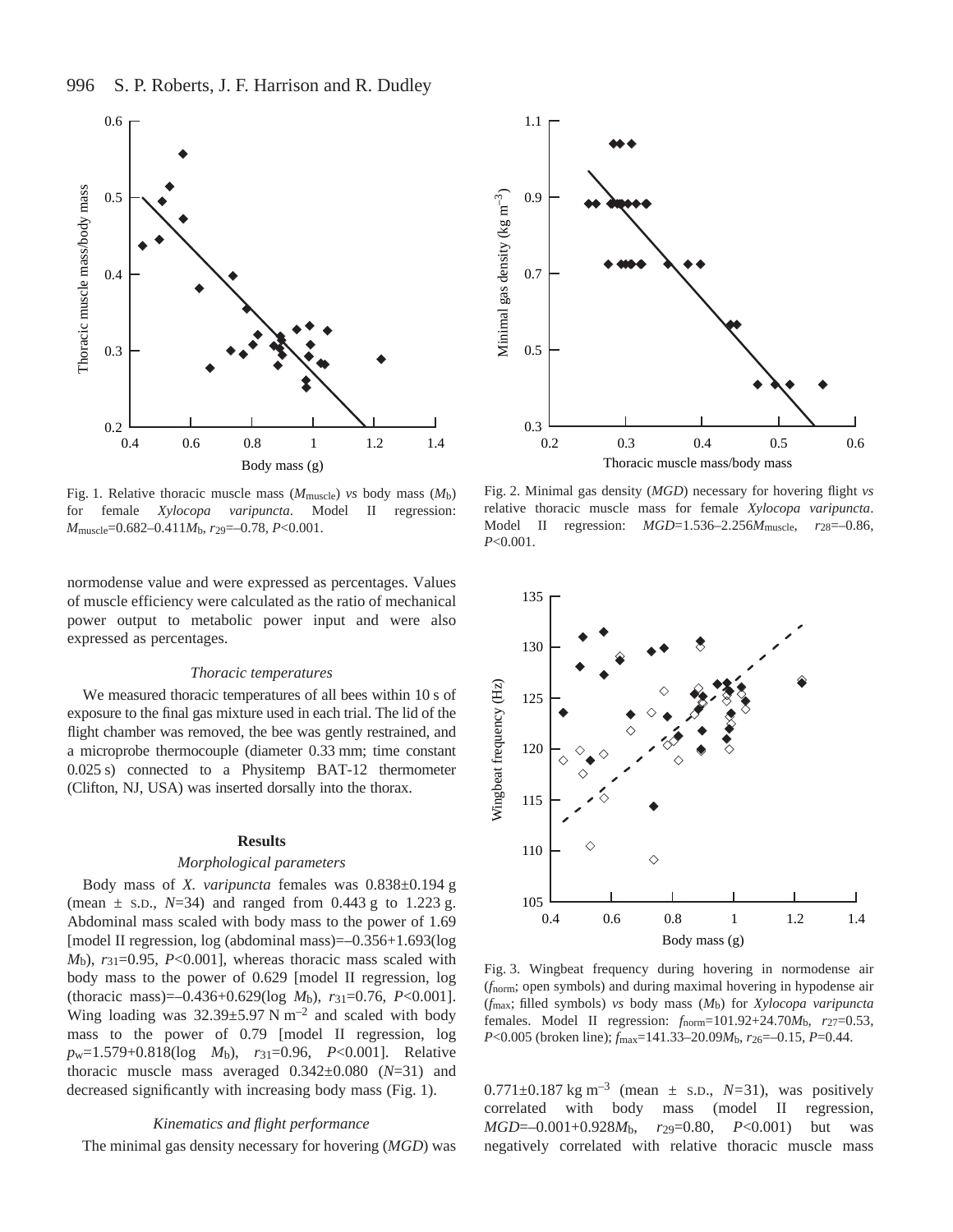

Fig. 4. Stroke amplitude during normal hovering  $(\Phi_{\text{norm}};$  open symbols) and maximal hovering (Φmax; filled symbols) *vs* body mass (*M*b) for *Xylocopa varipuncta* females. Model II regression: Φnorm=88.22+35.58*M*b, *r*29=0.84, *P*<0.001 (broken line); Φmax=128.26+11.62*M*b, *r*28=0.03, *P*=0.89.

(Fig. 2). The four bees with the highest relative thoracic muscle mass were able to fly in pure heliox (density 0.41 kg  $\text{m}^{-3}$ ). For these bees, we assumed that the kinematic and energetic parameters of these individuals during hovering in heliox represented maximal performance. Wingbeat frequency during maximal hovering was  $125.0\pm4.0$  Hz  $(N=28)$  and was significantly greater (paired *t*-test, *P*=0.0013) than that in normodense hovering  $(122.0\pm4.8 \text{ Hz}, N=29)$ . Wingbeat frequency increased significantly with body mass in normodense hovering but was mass independent in maximal flight (Fig. 3). Stroke amplitude during maximal hovering was 137.9±2.4° (*N*=30) and was significantly greater (paired *t*-test, *P*<0.0001) than in normodense hovering (117.8±7.1°; *N*=31). Stroke amplitude increased significantly with body mass in normodense hovering but was mass independent during maximal hovering flight (Fig. 4). Reserve capacities for wingbeat frequency and stroke amplitude significantly decreased with increasing body mass, although reserve capacity in stroke amplitude exceeded that of wingbeat frequency across all body masses (Fig. 5).

Stroke plane angle during normodense hovering averaged 6.6 $\pm$ 1.9° (mean  $\pm$  s.D., *N*=31) and was significantly greater (paired *t*-test, *P*<0.0001) than that in maximal hovering (1.8±2.1°, *N*=30). Stroke plane angle decreased significantly with body mass in normodense hovering but was mass independent in maximal flight (Fig. 6). Body angle during maximal hovering flight was 49.2±4.2° (*N*=30) and was significantly greater (paired *t*-test, *P*<0.0001) than that in normodense flight (41.8±5.6°, *N*=31). Body angle was



Fig. 5. Reserve capacity in wingbeat frequency ( $f_{res}$ ; filled symbols) and in stroke amplitude (Φres; open symbols) *vs* body mass (*M*b) for hovering *Xylocopa varipuncta* females. Model II regression: *f*res=17.93–18.94*M*b, *r*26=–0.73, *P*<0.001 (solid line); Φres=50.44–39.35*M*b, *r*28=–0.78, *P*<0.001 (broken line).



Fig. 6. Stroke plane angle during normal ( $\beta$ <sub>norm</sub>; open symbols) and maximal hovering (βmax; filled symbols) *vs* body mass (*M*b) for *Xylocopa varipuncta* females. Model II regression: βnorm=14.28–9.23*M*b, *r*29=–0.49, *P*<0.005 (broken line); βmax=10.16–10.01*M*b, *r*28=–0.26, *P*=0.17.

independent of body mass during both normodense (model II regression, *r*29=0.31, *P*=0.08) and maximal hovering flight (model II regression,  $r_{28}=0.13$ ,  $P=0.43$ ). The angle of the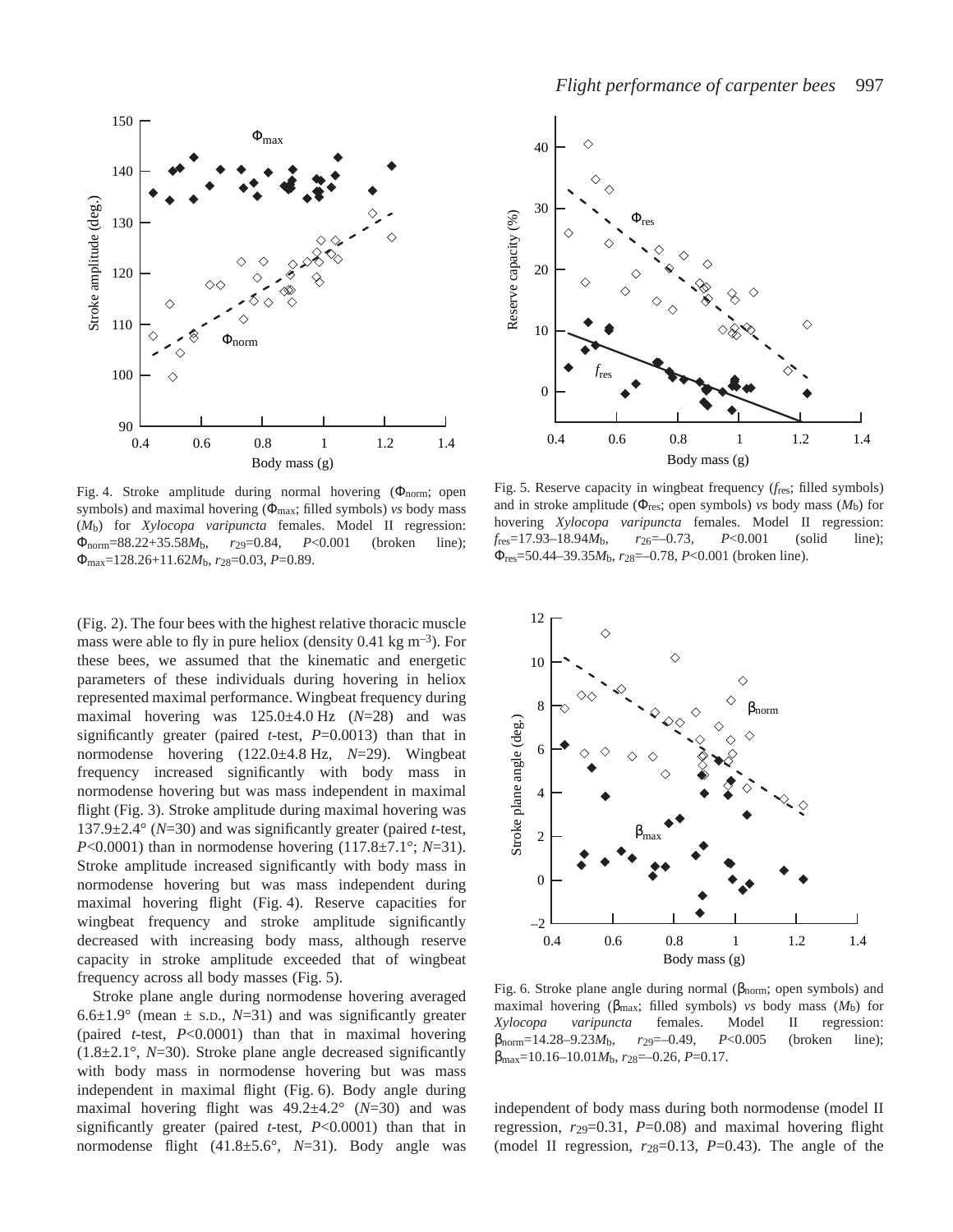

Fig. 7. Log body mass  $(M_b)$ -specific power output during normal (*P*body,norm; open symbols) and maximal hovering flight (*P*body,max; filled symbols) *vs* log *M*b for *Xylocopa varipuncta* females. Assumed drag coefficient  $(C_D)=1$  (bottom panel) and 3 (top panel). Model II regression for *C*<sub>D</sub>=1: log *P*<sub>body,norm=1.979+0.516(log *M*<sub>b</sub>), *r*<sub>27</sub>=0.43,</sub> *P*<0.02 (solid line); log *P*body,max=2.004+0.405(log *M*b), *r*26=0.32, *P*=0.11. Model II regression for *C*<sub>D</sub>=3: log *P*body,norm=2.380+0.633(log *M*b), *r*27=0.29, *P*=0.13; log *P*body,max=2.662+3.890(log *M*b), *r*26=0.02, *P*=0.89.

stroke plane relative to the body increased slightly but significantly from  $48.3\pm4.5^{\circ}$  during normodense hovering to 50.9±4.6° during maximal hovering (paired *t*-test, *P*<0.0001).

#### *Mechanical power production*

Body mass-specific power output during maximal hovering flight ( $P_{\text{body,max}}$ ) was 92.1±9.9 W kg<sup>-1</sup> and 221.3±31.9 W kg<sup>-1</sup> (mean  $\pm$  s.p.,  $N=28$ ), assuming  $C<sub>DS</sub>$  of 1 and 3, respectively.



Fig. 8. Log muscle mass-specific power output during normal (*P*muscle,norm; open symbols) and maximal hovering flight (*P*muscle,max; filled symbols) *vs* log body mass (*M*b) for *Xylocopa varipuncta* females. Assumed drag coefficient (*C*<sub>D</sub>)=1 (bottom panel) and 3 (top panel). Model II regression for  $C_D=1$ : log *P*muscle,norm=2.517+1.126(log *M*b), *r*27=0.82, *P*<0.001 (broken line); log *P*muscle,max=2.538+1.007(log *M*b), *r*26=0.81, *P*<0.001 (solid line). Model II regression for  $C_D=3$ : log  $P_{\text{muscle, norm}}=2.909+1.160(\log M_b)$ , *r*27=0.76, *P*<0.001 (broken line); log *P*muscle,max=3.210+4.762(log *M*b), *r*26=0.17, *P*=0.38.

For both *C*<sub>D</sub> values, *P*<sub>body,max</sub> was significantly greater (paired *t*-test, *P*<0.003) than body mass-specific power output during normal hovering flight ( $P_{\text{body,norm}}$ ;  $C_{\text{D}}=1$ , 85.0 $\pm$ 11.2 W kg<sup>-1</sup>; *C*<sub>D</sub>=3, 208.9 $\pm$ 33.4 W kg<sup>-1</sup>; *N*=29). Log *P*<sub>body,max</sub> was independent of  $log M<sub>b</sub>$  for both  $C<sub>D</sub>$  values, while  $log P<sub>body,norm</sub>$ increased significantly with log  $M<sub>b</sub>$  assuming  $C<sub>D</sub>=1$  but was independent of  $log M_b$  assuming  $C_D=3$  (Fig. 7). Muscle mass-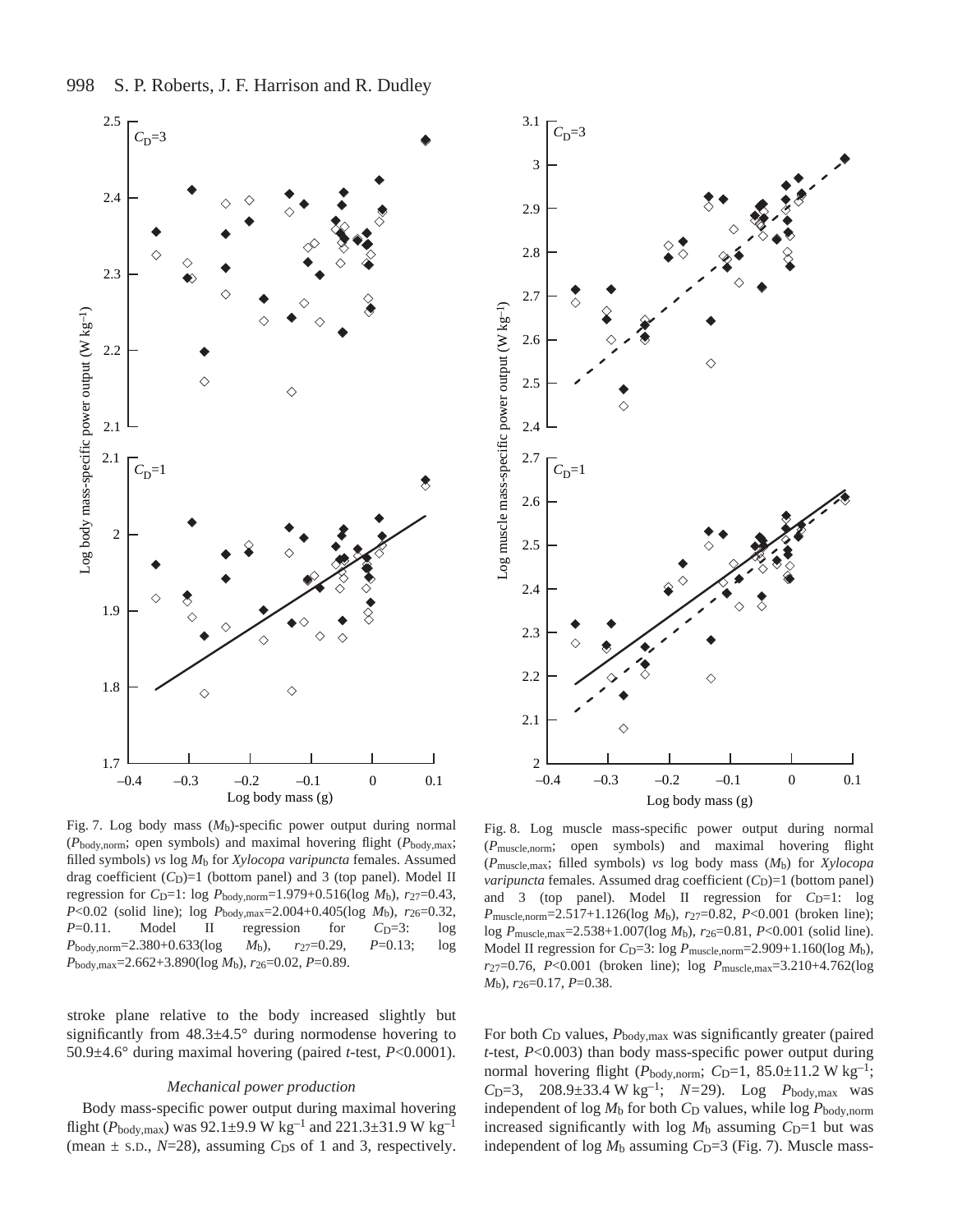

Fig. 9. Reserve capacity (%) in muscle mass-specific power output (*P*res) *vs* body mass (*M*b) for hovering *Xylocopa varipuncta* females. Assumed drag coefficient  $(C_D)=1$  (bottom panel) and 3 (top panel). Model II regression for *C*<sub>D</sub>=1: *P*<sub>res</sub>=47.70–47.85*M*<sub>b</sub>, *r*<sub>26</sub>=-0.37, *P*=0.05 (solid line). Model II regression for *C*<sub>D</sub>=3: *P*res=54.74–59.05*M*b, *r*26=–0.11, *P*=0.59.

specific power output during maximal hovering flight  $(P_{\text{muscle,max}})$  was 280.2 $\pm$ 68.0 W kg<sup>-1</sup> and 677.6 $\pm$ 183.4 W kg<sup>-1</sup>  $(N=28)$ , assuming  $C<sub>DS</sub>$  of 1 and 3, respectively. For both  $C<sub>D</sub>$ values, *P*muscle,max was significantly greater (paired *t*-test, *P*<0.002) than during normodense hovering (*P*muscle,norm;  $C_{\text{D}}=1$ , 261.2±68.6 W kg<sup>-1</sup>;  $C_{\text{D}}=3$ , 640.7±175.0 W kg<sup>-1</sup>;  $N=29$ ). Log  $P_{\text{muscle,max}}$  significantly increased with log  $M_{\text{b}}$  for both *C*<sub>D</sub> values, while log *P*<sub>muscle,norm</sub> significantly increased with  $\log M_b$  for *C*<sub>D</sub>=1 but was independent of  $\log M_b$  for *C*<sub>D</sub>=3 (Fig. 8). Reserve capacity for *P*<sub>muscle</sub> significantly decreased



Fig. 10. Mean lift coefficient during normal ( $C_{L,norm}$ ; open symbols) and maximal (*C*L,max; filled symbols) hovering flight *vs* body mass (*M*b) for *Xylocopa varipuncta* females. Model II regression: *C*L,norm=0.645+0.994*M*b, *r*27=0.25, *P*=0.20; *C*L,max=2.678–1.236*M*b, *r*26=–0.26, *P*=0.18.

with  $M_b$  for  $C_D=1$  but was independent of  $M_b$  for  $C_D=3$ (Fig. 9). The mean  $C_{\rm L}$  during maximal hovering was  $1.67±0.24$ (*N*=28) and was significantly greater (paired *t*-test, *P*<0.0001) than in normodense hovering (1.45±0.19; *N*=29). In both cases, mean  $C_{\text{LS}}$  were independent of  $M_{\text{b}}$  (Fig. 10).

#### *Metabolic power requirements and body temperatures*

Metabolic rate increased ~1.5-fold with decreasing air density (Fig. 11). Body mass-specific metabolic rate during maximal hovering in hypodense gases averaged 519 $\pm$ 187 W kg<sup>-1</sup> (mean  $\pm$  s.D., *N*=24) and was significantly greater (paired *t*-test, *P*=0.0005) than during normodense hovering  $(393\pm112 \text{ W kg}^{-1}, N=24; \text{Fig. 12}).$  Log  $M_b$ -specific metabolic rates significantly decreased with log *M*b during both normal and maximal hovering flight (Fig. 12). Reserve capacity in *M*b-specific metabolic power averaged 33.6±26.5%  $(N=24)$  and was independent of  $M<sub>b</sub>$  (model II regression, *r*22=–0.37, *P*=0.13). Muscle mass-specific metabolic rate during maximal hovering averaged 1491±416 W $\text{kg}^{-1}$  (mean  $\pm$ S.E.M., *N*=24) and was significantly greater (paired *t*-test, *P*=0.0003) than in normodense hovering  $(1141\pm243 \text{ W kg}^{-1})$ ; *N*=24). Neither normodense nor maximal muscle mass-specific metabolic rates varied significantly with body mass (model II regression; normodense: *r*22=0.24, *P*=0.27; max: *r*22=–0.14, *P*=0.27). Muscle efficiencies during both normodense and maximal hovering significantly increased with  $M<sub>b</sub>$  for  $C<sub>D</sub>=1$ but were independent of  $M_b$  for  $C_D=3$  (Fig. 13). Muscle efficiencies were slightly, but significantly, higher during normodense hovering than during maximal hovering (paired *t*test,  $P=0.0012$ ) for both  $C<sub>D</sub>$  values.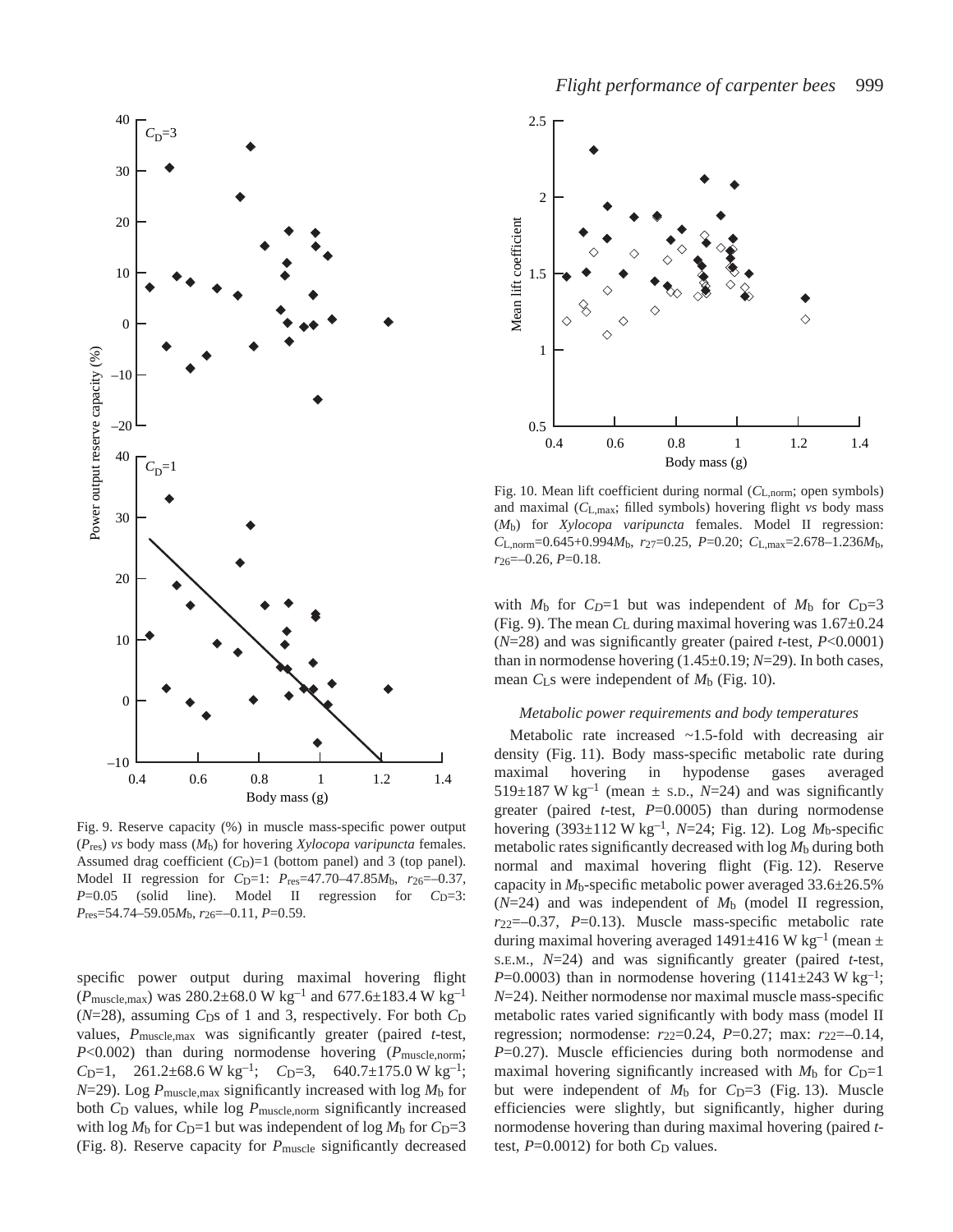1000 S. P. Roberts, J. F. Harrison and R. Dudley



Fig. 11. Body mass-specific metabolic rate during hovering flight  $(W \text{ kg}^{-1})$  *vs* gas density. Numbers in parentheses indicate the sample sizes at each air density. Error bars represent  $\pm$  1 s.e.m.



Fig. 12. Log body mass-specific metabolic rate during normal (*P*met,norm; open symbols) and maximal hovering flight (*P*met,max; filled symbols) *vs* log body mass (*M*b) for *Xylocopa varipuncta* females. Model II regression: log *P*met,norm=2.483–0.883(log *M*b), *r*22=–0.53, *P*<0.02 (broken line); log *P*met,max=2.556–1.216(log *M*b), *r*22=–0.64, *P*<0.001 (solid line).

Thoracic temperatures immediately following flight trials averaged  $40.8 \pm 1.7$ °C (mean  $\pm$  s.D.,  $N=29$ ) and were independent of both  $M_b$  (model II regression,  $r_{27}=0.35$ ,  $P=0.06$ ) and final gas density (model II regression, *r*27=0.17, *P*=0.37).



Fig. 13. Flight muscle efficiency during normal  $(\eta_{norm};$  open symbol) and maximal hovering flight (ηmax; filled symbols) *vs* body mass (*M*b) for *Xylocopa varipuncta* females. Assumed drag coefficient  $(C<sub>D</sub>)=1$  (bottom panel) and 3 (top panel). Model II regression for *C*D=1: ηnorm=–3.44+33.28*M*b, *r*21=0.59, *P*<0.005 (broken line);  $η<sub>max</sub>=-6.76+33.12M<sub>b</sub>, r<sub>20</sub>=0.70, P<0.001$  (solid line). Model II regression for *C*<sub>D</sub>=3: η<sub>norm</sub>=-48.34+123.23*M*<sub>b</sub>, *r*<sub>21</sub>=0.28, *P*=0.20; ηmax=–53.73+117.15*M*b, *r*20=0.39, *P*=0.07.

#### **Discussion**

Using variable-density gas mixtures, we were able to estimate the morphological, kinematic and energetic correlates of maximal hovering flight performance in an insect. For most of the bees in the study, *MGD*s were of densities greater than that of pure heliox (Fig. 2). This finding contrasts with a comparable study of euglossine bees (Dudley, 1995) in which all three species tested were able to fly in pure heliox. It seems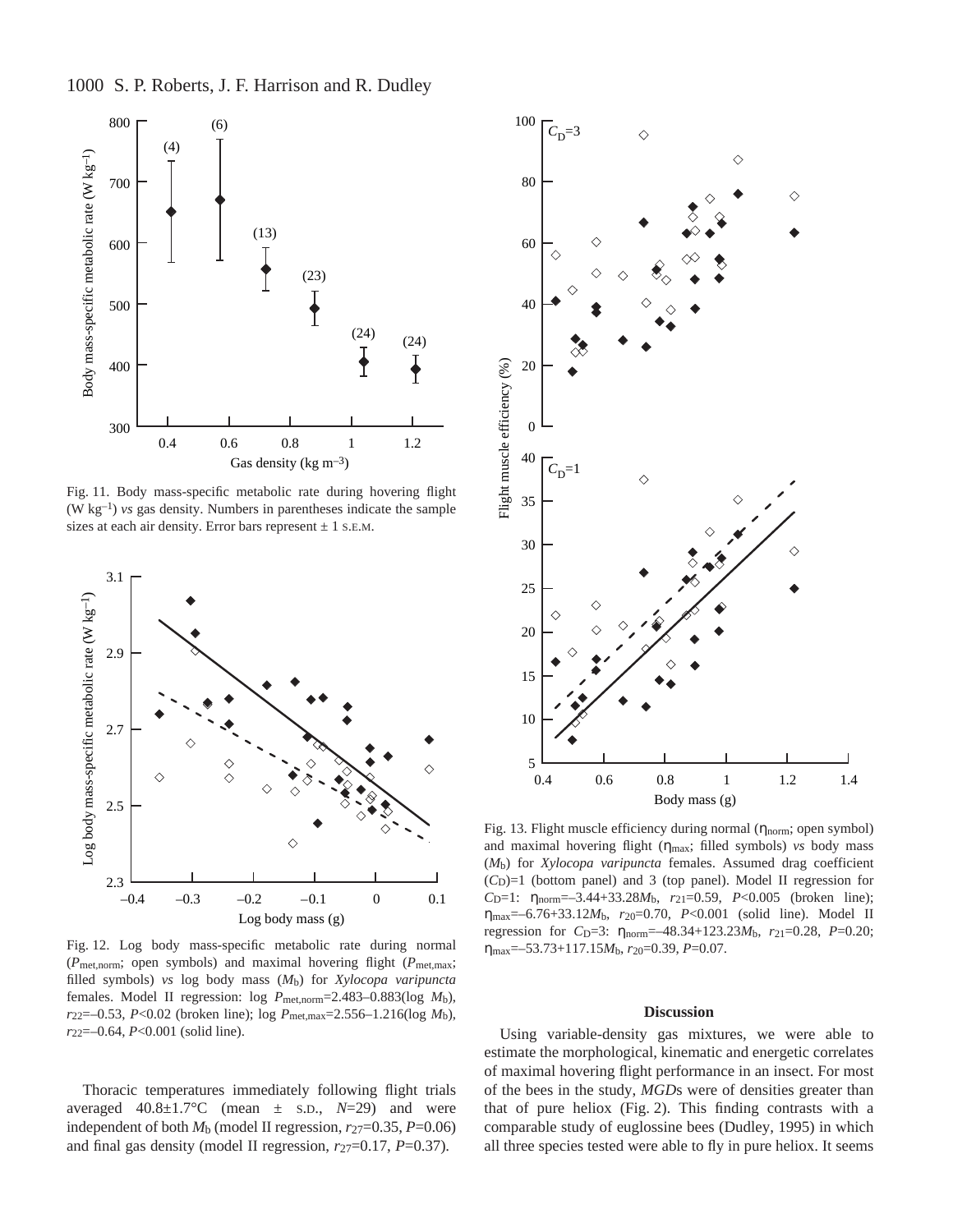likely that the relatively poor ability of carpenter bees to fly in hypodense gases relates to their higher wing loading:  $33 \text{ N m}^{-2}$ in *X. varipuncta vs* 21–28 N  $m^{-2}$  in the three euglossine species tested by Dudley (1995). In fact, the mean wing loading of the four *X. varipuncta* individuals in this study that were able to fly in pure heliox was at the low end of the range for the species, namely  $21.5 \text{ N m}^{-2}$ .

Body mass varied nearly threefold among the *X. varipuncta* females used in this study, and the bees were not isometric across this range. Abdomen mass scaled to body mass with a coefficient of 1.69, meaning that the largest bees possessed abdomens that composed nearly 50% of total body mass and were nearly five times heavier than the abdomens of the smallest bees, which represented only 25% of their total body mass. Because the bees were caught in the field, variation in abdominal mass could be partly due to varying nectar loads or reproductive condition, with larger females carrying greater masses of reproductive tissues and eggs. However, nectar loading and reproductive condition could not have been the sole determinants of body mass variation because wing area and thorax mass (parameters that should be unaffected by nectar loading or reproductive status) were 25% and 65%, respectively, higher in the heaviest bees than in the lightest bees. Thorax mass scaled to body mass with a coefficient of 0.63 and, as a consequence, flight muscle composed nearly 50% of the total mass of the smallest bees yet only 25% of the total mass of the largest bees (Fig. 1). Wing loading scaled with body mass with a surprisingly high coefficient of 0.79, compared with a coefficient of 0.33 predicted by isometry and a coefficient of 0.29 based on an empirical multi-species analysis of insects (Dudley, 2000).

Morphological variation had pronounced effects on several performance parameters of hovering flight in *X. varipuncta*. The positive relationship between wingbeat frequency and body mass is unusual given that larger wings have greater inertia and empirical studies of wingbeat frequency almost always show a negative relationship between frequency and body mass (see Dudley, 2000). However, our finding is not unprecedented in that Wekesa et al. (1998) showed that wingbeat frequency is positively correlated with wing length in two species of *Anopheles* mosquitoes. The largest *X. varipuncta*, which had relatively the smallest wings and flight muscles, operated at greater wingbeat frequencies (Fig. 3) and stroke amplitudes (Fig. 4) and lower stroke plane angles (Fig. 6) in normodense hovering than did smaller bees. However, these parameters were independent of body mass during hovering flight at *MGD*. Therefore, the kinematic performance of large bees in normodense hovering approached their limits, whereas smaller bees possessed greater reserve capacities (Fig. 5). Due to their small kinematic reserve capacities, the larger bees experienced aerodynamic failure at higher absolute air densities, with some individuals having *MGD*s only 14% lower than in normal air. Because the major factor driving the decrease in reserve capacity in larger bees was mass allocation to the abdomen, it is possible that *X. varipuncta* suffer a decrease in flight capacity as a cost of increased reproductive ability, as has been shown for dragonflies (Marden, 1989). Such tradeoffs may generally limit the ovarian size of bees and other insects of a given thorax size.

Carpenter bees respond to hypodense aerodynamic challenge by increasing stroke amplitude, as do euglossine bees (Dudley, 1995) and hummingbirds (Chai and Dudley, 1995, 1996). Hovering flight in hypodense gas also elicits small, but significant, increases in wingbeat frequency in carpenter bees and hummingbirds (Chai and Dudley, 1995, 1996) but not in euglossines. Interestingly, carpenter bees and some smaller euglossines (*Euglossa* spp.) decrease stroke plane angle while hovering in hypodense gas, while stroke plane angle is independent of gas density in hummingbirds (Chai and Dudley, 1996) and a larger euglossine, *Eulaema meriana* (Dudley, 1995). *Xylocopa*, like many insect species (Ellington, 1984c; Ennos, 1989; Dudley, 1995) hovers in normodense air at a slightly inclined stroke plane angle. During flight in hypodense gas, the additional 'weight' of the abdomen causes a negative rotation in pitch and perhaps a slight bending at the petiole such that the stroke plane angle approaches true horizontal and the body angle becomes larger. We suspect that similar, although much more subtle, effects occur as a result of proportionately heavier abdomens in larger individuals. Although increasing stroke amplitude was the primary means by which *X. varipuncta* generated additional power during hovering in hypodense gas, smaller bees were also aided by the modest increase in wingbeat frequency because the profile component of power output increases with the cube of wingbeat frequency. Given the significant increase in mean lift coefficient during hypodense hovering  $(Fig. 10)$ , it is also highly probable that carpenter bees are employing other liftgenerating mechanisms during hypodense hovering such as changing the angle of attack or rotational timing at the transition to each subsequent half-stroke. Further analysis of the kinematic mechanisms used by carpenter bees to generate high lift requires greater temporal resolution of wing motions than that used here.

Limits to hovering flight performance in carpenter bees are indicated by a maximum stroke amplitude of  $\sim$ 140 $\degree$  at the point of hypodense failure (Fig. 4). This value is remarkably constant in spite of the considerable size-mediated variation seen in stroke amplitude during hovering under normodense conditions (see Fig. 4). Maximum stroke amplitudes are similar for euglossines (Dudley, 1995) yet are much higher (~180°) in hummingbirds (Chai and Dudley, 1995), although dramatically different phylogenetic associations preclude direct comparison of wingbeat kinematics between these taxa. Nonetheless, the size-independent constancy of limits to wing motions in carpenter bees is strongly suggestive of an anatomical constraint to angular wing displacements that is much lower than that observed in hummingbirds.

The apparent constraint on wingbeat kinematics, and thus on aerodynamic force production, may also be congruent with limits to power availability, at least for larger bees. Assumed values of  $C<sub>D</sub>$  had significant effects on calculated power, with higher power estimates when *C*<sub>D</sub>=3. However, this *C*<sub>D</sub> value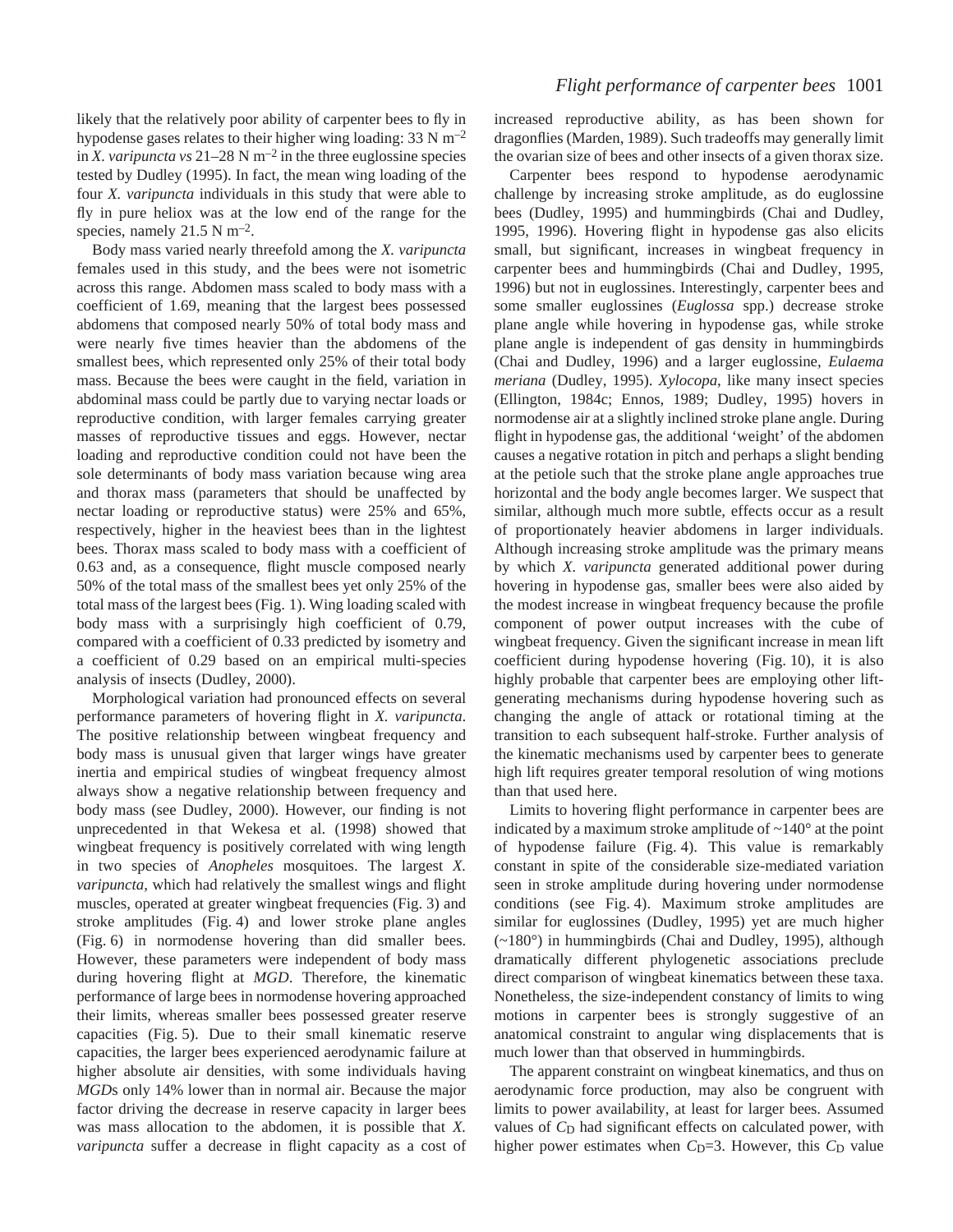reduced the likelihood of significant allometries for power, reserve capacity and muscle efficiency, despite significant allometries for kinematic variables and their reserve capacities (Figs·7–9). For this reason, and the fact that muscle efficiencies were unrealistically high (50–60%) when  $C_D=3$  (Fig. 13), we believe that the assumption of  $C<sub>D</sub>=1$  is more valid for hovering *Xylocopa*. Under this more reasonable *C*<sub>D</sub> value, maximum muscle mass-specific power output increases substantially with increased body size (Fig. 8), reaching  $\sim$  400 W kg<sup>-1</sup> flight muscle in the largest individuals. However, the larger bees, with their relatively smaller flight muscle mass, fail in hovering at similar stroke amplitudes (Fig. 4) and body mass-specific power outputs (Fig. 7) reached by smaller bees. Excess capacity in mechanical power output is relatively smaller in larger bees and appears to approach a limit near the upper end of the body size range (Fig. 9). This finding is suggestive of limits on power production in larger bees that may also coincide with constraints on wing motions. Smaller bees, by contrast, have more capacity to increase stroke amplitude (Fig. 5) and, to a lesser degree, power production (Fig. 9) but nonetheless fail at limiting values of the former quantity. In general, excess lift and power capacity under hypodense but normobaric conditions is probably associated with the requirement in normodense air for supplemental power in vertical ascent, climbing flight or for translational accelerations and fast forward flight. The present data nonetheless demonstrate, over a threefold intraspecific range of body masses, a pronounced size dependence of maximum flight performance that is mediated primarily by the relative amount of flight muscle.

Maximum power output observed in carpenter bees lies close to mean values of power output (based on unsteady values of  $C_D$  – see Introduction) estimated for ruby-throated hummingbirds (Chai and Dudley, 1995, 1996) that failed to sustain hovering in similar hypodense conditions and also lies within the range for three species of euglossine bees flying in heliox (Dudley, 1995). One of these euglossine species was comparable in body mass to the carpenter bees studied here (*E. meriana*; 820 mg) and exhibited the highest value of the three species for mechanical power output. Maximal flight performance, even in hovering flight, may also be strongly context dependent. For example, ruby-throated hummingbirds engaged in vertical load-lifting exhibit short-duration but highintensity power outputs that exceed by 50% the maxima found in density-reduction trials (Chai et al., 1997). Similar experiments with carpenter bees that demonstrated stroke amplitudes or mechanical power outputs exceeding those in hypodense air would clearly necessitate re-evaluation of proposed anatomical constraints on flight performance. Hypodense but hyperoxic gas mixtures might also elicit hovering capacities supplemental to those exhibited here (e.g. Harrison and Lighton, 1998).

As with stroke amplitude and mechanical power output, metabolic rates of hovering carpenter bees substantially increased under hypodense challenge (Figs 11, 12). Maximal mass-specific power output increased by an average of 10% and metabolic rate by 33% compared with during normal hovering. These increases in power output relative to normal hovering are somewhat less than the 45% estimated for euglossine bees (Dudley, 1995). The relatively low power and metabolic scope of carpenter bees, particularly larger individuals, may occur because the higher wing loading of these reproductive females requires them to utilize rates of power production close to their maximal capacities just to hover. Indeed, the smallest bees in the present study, with wing loading values more similar to those of the euglossines, had power scopes approaching 20%.

Flight muscle efficiencies of individual bees, by contrast, were only slightly different between normo- and hypodense conditions (Fig. 13), indicating that increases in mechanical power output are matched by comparable increases in metabolic power input. Again, efficiencies averaged 50–60% when  $C<sub>D</sub>$  was assumed to be 3, indicating that this assumed value is probably less realistic than a value of 1, which yielded efficiencies averaging 20–25%. Muscle efficiencies thus tend to increase systematically with increased body size (assuming *C*<sub>D</sub>=1), approximately doubling across the size range of bees in this study. This trend was also noticed by Casey et al. (1985) in an interspecific comparison of euglossine bees in normodense hovering and has been described for volant taxa in general (Ellington, 1991; Harrison and Roberts, 2000). The increase in efficiency with size has most commonly been attributed to lower cycle frequencies, with consequent savings in muscle efficiencies. However, this cannot explain the size effects on efficiency during maximal power production in this study as bees of different sizes had similar wingbeat frequencies (Fig. 3). During maximal hovering, none of the kinematic variables varied with mass (Figs  $3, 4, 6$ ) and neither did body mass-specific power output differ with size (Fig. 7). Flight muscle mass-specific power output significantly increased with size as the larger bees required more power from their relatively small flight muscles to keep them aloft. Efficiency increased because this greater muscle mass-specific power output occurred at similar muscle-specific metabolic rates, with greater power requirements in larger bees perhaps due to higher C<sub>DS</sub> in these individuals.

The mechanisms responsible for the positive correlation between size and efficiency are unclear. There could be differences in the efficiency of conversion of muscular power to wing mechanical power; for example, elastic energy storage within the thorax may increase with size in this species. Finally, there could be size-related differences in the use of liftgeneration mechanisms such as leading edge vortices, wake capture and clap-and-fling (see Dudley, 2000; Birch and Dickinson, 2001; Sane and Dickinson, 2001).

Despite the higher muscle efficiencies of larger carpenter bees, reserve capacity for hovering flight declines at larger body sizes. This effect derives from the disproportionate increase in thoracic muscle mass at smaller body sizes. In summary, larger carpenter bees exhibit absolutely greater maximal muscle mass-specific power outputs than smaller bees but are less capable of flying in hypodense air because of the negative intraspecific allometry of flight muscle mass.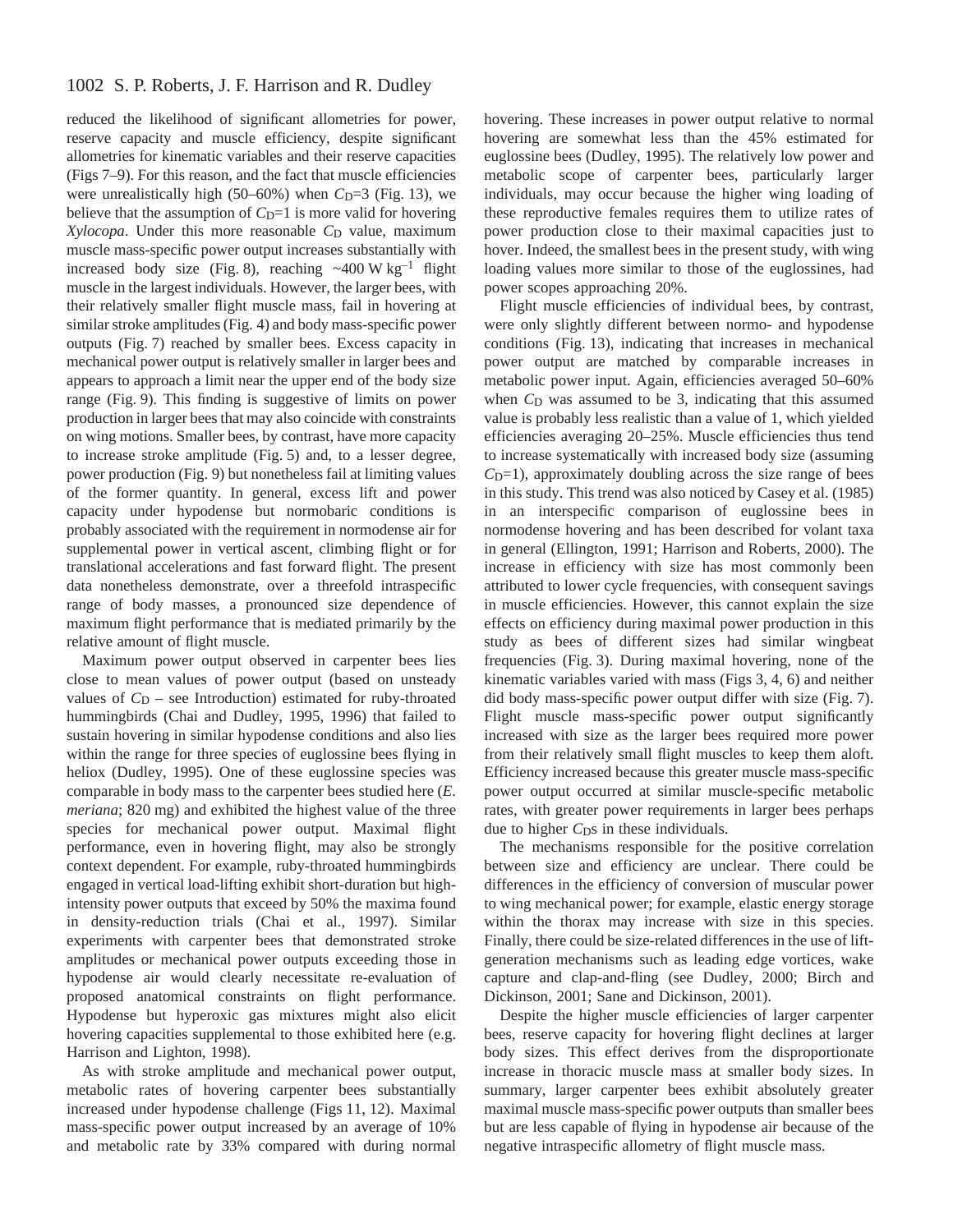## **List of symbols**

| AR                             | wing aspect ratio                                                   |  |  |
|--------------------------------|---------------------------------------------------------------------|--|--|
| $C_{\rm D}$                    | drag coefficient                                                    |  |  |
| $C_{\rm L}$                    | lift coefficient                                                    |  |  |
| $C_{L, max}$                   | mean lift coefficient during maximal hovering<br>flight             |  |  |
| $C_{L, norm}$                  | mean lift coefficient during normal hovering flight                 |  |  |
|                                | wingbeat frequency                                                  |  |  |
| fmax                           | wingbeat frequency during hovering in hypodense<br>air              |  |  |
| $f_{\rm norm}$                 | wingbeat frequency during hovering in<br>normodense air             |  |  |
| $f_{\rm res}$                  | reserve capacity in wingbeat frequency                              |  |  |
| g                              | gravitational acceleration                                          |  |  |
| $M_{\rm b}$                    | body mass                                                           |  |  |
| $M_{\rm muscle}$               | relative thoracic muscle mass                                       |  |  |
| $M_{\rm w}$                    | relative wing mass                                                  |  |  |
| $P_{\text{body,max}}$          | body mass-specific power output during maximal<br>hovering flight   |  |  |
| $P_{\text{body}, \text{norm}}$ | body mass-specific power output during normal<br>hovering flight    |  |  |
| $P_{\text{ind}}$               | induced power requirement                                           |  |  |
| $P_{\text{input}}$             | metabolic power input                                               |  |  |
| $P$ <sub>mech</sub>            | total mechanical power output                                       |  |  |
| $P_{\text{met,max}}$           | body mass-specific metabolic rate during                            |  |  |
|                                | maximal hovering flight                                             |  |  |
| $P_{\text{met}, \text{norm}}$  | body mass-specific metabolic rate during normal<br>hovering flight  |  |  |
| $P_{\text{muscle,max}}$        | muscle mass-specific power output during<br>maximal hovering flight |  |  |
| $P_{\text{muscle, norm}}$      | muscle mass-specific power output during normal<br>hovering flight  |  |  |
| $P_{\text{pro}}$               | profile power requirement                                           |  |  |
| $P_{\text{res}}$               | reserve capacity in muscle mass-specific power                      |  |  |
| output                         |                                                                     |  |  |
| $p_{\rm w}$                    | wing loading                                                        |  |  |
| $\boldsymbol{R}$               | wing length                                                         |  |  |
| S                              | total wing area                                                     |  |  |
| β                              | stroke plane angle                                                  |  |  |
| $\beta_{max}$                  | stroke plane angle during maximal hovering                          |  |  |
| $\beta_{norm}$                 | stroke plane angle during normal hovering                           |  |  |
| χ                              | body angle                                                          |  |  |
| Φ                              | stroke amplitude                                                    |  |  |
| $\Phi_{max}$                   | stroke amplitude during maximal hovering                            |  |  |
| $\Phi_{norm}$                  | stroke amplitude during normal hovering                             |  |  |
| $\Phi_{\textrm{res}}$          | reserve capacity in stroke amplitude                                |  |  |
| $\eta_{\text{max}}$            | flight muscle efficiency during maximal hovering<br>flight          |  |  |
| $\eta_{norm}$                  | flight muscle efficiency during normal hovering<br>flight           |  |  |

We thank Michael Dickinson, Dan Thompson and an anonymous reviewer for helpful comments on the manuscript, and the NSF (IBN 9986163 to S.P.R.; IBN 9985857 to J.F.H.; IBN 9817138 to R.D.) for research support.

#### **References**

- **Birch, J. M. and Dickinson, M. H.** (2001). Spanwise flow and the attachment of the leading-edge vortex on insect wings. *Nature* **412**, 729-733.
- **Casey, T. M., May, M. L. and Morgan, K. R.** (1985). Flight energetics of euglossine bees in relation to morphology and wing stroke frequency. *J. Exp. Biol.* **116**, 271-289.
- **Chai, P., Chen, J. S. and Dudley, R.** (1977). Transient hovering performance of hummingbirds under conditions of maximal loading. *J. Exp. Biol.* **200**, 921-929.
- **Chai, P.** (1997). Hummingbird hovering energetics during moult of primary flight feathers. *J. Exp. Biol.* **200**, 1527-1536.
- **Chai, P. and Dudley, R.** (1995). Limits to vertebrate locomotor energetics suggested by hummingbirds hovering in heliox. *Nature* **377**, 722-725.
- **Chai, P. and Dudley, R.** (1996). Limits to flight energetics of hummingbirds hovering in hypodense and hypoxic gas mixtures. *J. Exp. Biol.* **199**, 2285- 2295.
- Chai, P. and Dudley, R. (1999). Maximum flight performance of hummingbirds: capacities, constraints, and trade-offs. *Am. Nat.* **153**, 398- 411.
- **Chai, P., Harrykissoon, R. and Dudley, R.** (1996). Hummingbird hovering performance in hyperoxic heliox: effects of body mass and sex. *J. Exp. Biol.* **199**, 2745-2755.
- **Chappell, M. A.** (1982). Temperature regulation of carpenter bees (*Xylocopa californica*) foraging in the Colorado desert of southern California. *Physiol. Zool*. **55**, 267-280.
- **Dickinson, M. H. and Lighton, J. R. B.** (1995). Muscle efficiency and elastic storage in the flight motor of *Drosophila*. *Science* **268**, 87-90.
- **Dickinson, M. H., Lehmann, F. O. and Sane, S. P.** (1999) Wing rotation and the aerodynamic basis of insect flight. *Science* **284**, 1954-1960.
- **Dudley, R.** (1995). Extraordinary flight performance of orchid bees (Apidae, Euglossini) hovering in heliox (80 percent He/20 percent O2). *J. Exp. Biol.* **198**, 1065-1070.
- **Dudley, R.** (2000). *The Biomechanics of Insect Flight: Form, Function, Evolution*. Princeton, NJ: Princeton University Press.
- **Dudley, R. and Chai, P.** (1996). Animal flight mechanics in physically variable gas mixtures. *J. Exp. Biol.* **199**, 1881-1885.
- **Ellington, C. P.** (1984a). The aerodynamics of hovering insect flight. I. The quasi-steady analysis. *Phil. Trans. R. Soc. Lond. B* **305**, 1-15.
- **Ellington, C. P.** (1984b). The aerodynamics of hovering insect flight. II. Morphological parameter*s. Phil. Trans. R. Soc. Lond. B* **305**, 17-40.
- **Ellington, C. P.** (1984c). The aerodynamics of hovering insect flight. III. Kinematics. *Phil. Trans. R. Soc. Lond. B* **305**, 41-78.
- **Ellington, C. P.** (1984d). The aerodynamics of hovering insect flight. IV. Aerodynamic mechanism*s. Phil. Trans. R. Soc. Lond. B* **305**, 79-113.
- **Ellington, C. P.** (1984e). The aerodynamics of hovering insect flight. V. A vortex theory. *Phil. Trans. R. Soc. Lond. B* **305**, 115-144.
- **Ellington, C. P.** (1984f). The aerodynamics of hovering insect flight. VI. Lift and power requirements. *Phil. Trans. R. Soc. Lond. B* **305**, 145-181.
- **Ellington, C. P.** (1991). Limitations on animal flight performance. *J. Exp. Biol.* **160**, 71-91.
- **Ennos, A. R.** (1989). The kinematics and aerodynamics of the free flight of some Diptera. *J. Exp. Biol.* **142**, 49-85.
- **Gäde, G. and Auerswald, L.** (1998). Flight metabolism in carpenter bees and primary structure of their hypertrehalosaemic peptide. *Exp. Biol. Online* (1998) 3:6.
- **Harrison, J. F., Fewell, J. H., Roberts, S. P. and Hall, H. G.** (1996b). Achievement of thermal stability by varying metabolic heat production in flying honeybees. *Science* **274**, 88-90.
- Harrison, J. F. and Lighton, J. R. B. (1998). Oxygen-sensitive flight metabolism in the dragonfly *Erythemis simplicicollis*. *J. Exp. Biol.* **201**, 1739-1744.
- Harrison, J. F. and Roberts, S. P. (2000). Flight respiration and energetics. *Annu. Rev. Physiol.* **62**, 179-205.
- Heinrich, B. (1975). Thermoregulation in bumblebees. II. Energetics of warmup and free flight. *J. Comp. Phys.* **96**, 155-166.
- **Heinrich, B. and Buchmann, S. L.** (1986). Thermoregulatory physiology of the carpenter bee, *Xylocopa varipuncta. J. Comp. Physiol. B* **156**, 557-562.
- **King, M. J., Buchmann, S. L. and Spangler, H.** (1996). Activity of asynchronous flight muscle from two bee families during sonication (buzzing). *J. Exp. Biol.* **199**, 2317-2321.
- **Lehmann, F. O.** (1999). Ambient temperature affects free-flight performance in the fruit fly *Drosophila melanogaster*. *J. Comp. Physiol. B* **169**, 165-171.